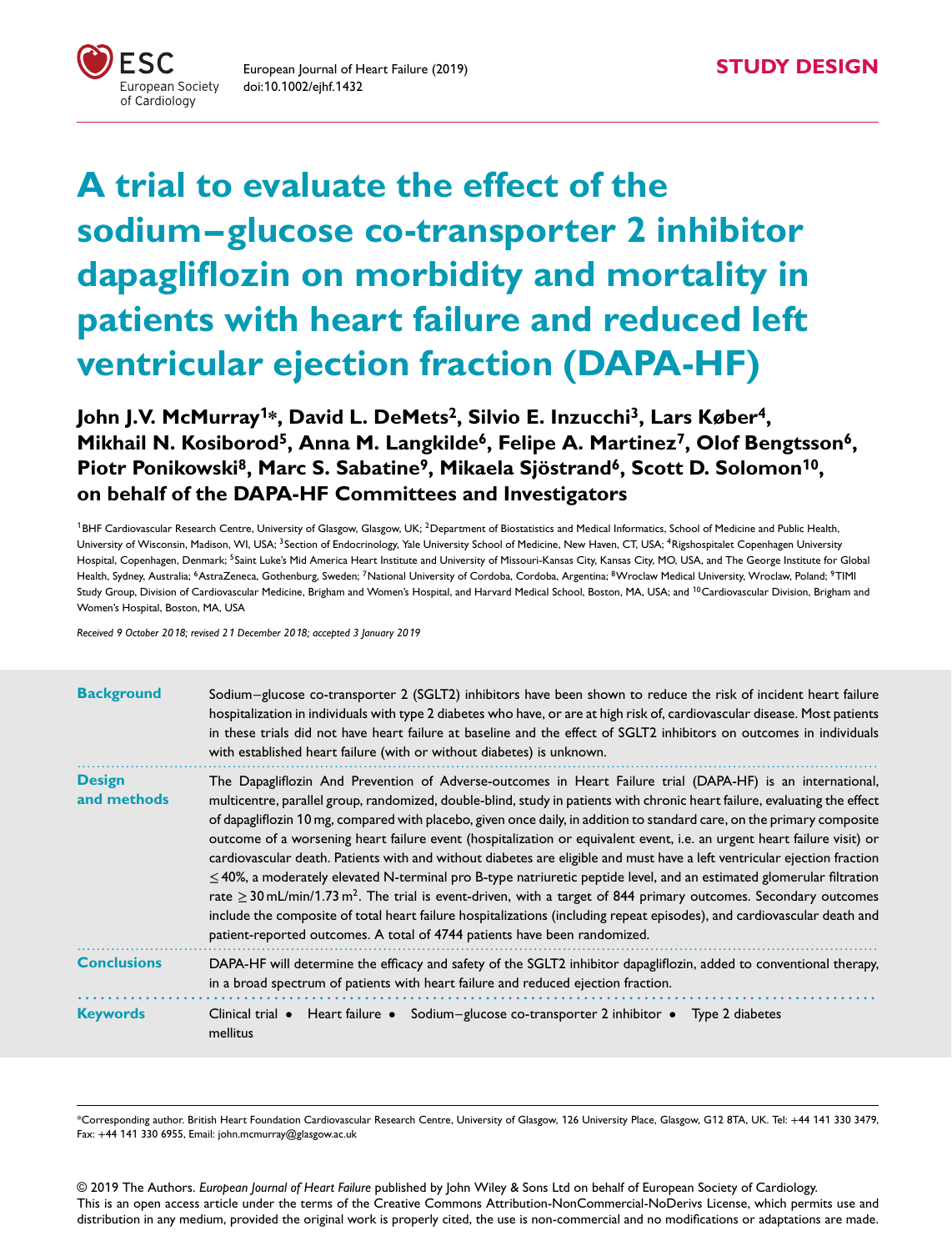# **Introduction**

Although being one of the most common, disabling and deadly complications of diabetes, heart failure has not been the focus of cardiovascular outcome trials evaluating glucose-lowering therapies.<sup>1</sup>*,*<sup>2</sup> Despite this, evidence has accrued that different diabetes medications have distinct effects on the risk of developing heart failure.<sup>1</sup>*,*<sup>2</sup> Specifically, thiazolidinediones and saxagliptin (and possibly alogliptin) increase the risk of heart failure hospitalization, whereas in three recent trials there were nominally statistically significant reductions in heart failure hospitalization with sodium–glucose co-transporter 2 (SGLT2) inhibitors.<sup>3-9</sup> In the EMPA-REG OUTCOME trial, the relative risk reduction in heart failure hospitalization among patients with type 2 diabetes treated with empagliflozin was  $35\%$ ,<sup>7</sup> in the Canagliflozin Cardiovascular Assessment Study Program (CANVAS), the reduction was 33%,<sup>8</sup> and in the Dapagliflozin Effect on CardiovascuLAR Events trial (DECLARE–TIMI 58) the reduction was  $27\%$ <sup>9</sup> These exciting findings have raised many questions, including what type (or types) of heart failure occurred in these patients (i.e. with reduced or preserved ejection fraction), through which mechanism(s) SGLT2 inhibitors exert these salutary effects and whether they may even be independent of glucose-lowering, and if they might extend to patients without type 2 diabetes? $3-12$  Additional mechanisms proposed include diuretic and haemodynamic actions, improved myocardial metabolism, effects on cardiac ion channels and others. $3 - 12$  The beneficial effects of SGLT2 inhibitors on kidney function may also be relevant. $3 - 12$ 

An even bigger question is whether SGLT2 inhibitors might also be of benefit in patients with established heart failure. Few patients in EMPA-REG OUTCOME, CANVAS and DECLARE–TIMI 58 had a diagnosis of heart failure at baseline and the heart failure phenotype of those that did has not been reported.7*,*<sup>8</sup> Yet diabetes and pre-diabetic dysglycaemia are extremely common in individuals with heart failure, and heart failure patients with diabetes or pre-diabetes are at especially high risk of cardiovascular death and heart failure hospitalization.<sup>13,14</sup> Consequently, a treatment that both lowers glucose and improves heart failure outcomes is greatly needed, particularly if not accompanied by weight gain and the risk of hypoglycaemia, as is the case with some conventional therapies (insulin and insulin secretagogues). Moreover, it is possible that the favourable mechanisms of action of SGLT2 inhibitors might even extend to heart failure patients without manifest dysglycaemia. $3-12$ 

To further explore these possibilities, we have designed a prospective randomized, placebo-controlled trial examining the effect of dapagliflozin on morbidity and mortality in patients with heart failure with reduced ejection fraction (HFrEF) — the Dapagliflozin And Prevention of Adverse-outcomes in Heart Failure trial (DAPA-HF).

# **Methods**

DAPA-HF is an international, multicentre, parallel group, event-driven, randomized, double-blind, trial in patients with chronic HFrEF, evaluating the effect of dapagliflozin 10 mg, compared with placebo, given once daily, in addition to standard of care, on the risk of worsening heart failure and cardiovascular death. The trial is registered as ClinicalTrials.gov Identifier: NCT03036124.

## **Study design and conduct**

### **Patients**

Men and women aged 18 years or older with a diagnosis of heart failure for at least 2 months are eligible if they are in New York Heart Association functional class II or above, have a left ventricular ejection fraction documented to be  $\leq$  40% within the last 12 months, are optimally treated with pharmacological and device therapy for heart failure, and willing to provide written informed consent. In addition, patients must have a N-terminal pro B-type natriuretic peptide concentration ≥ 600 pg/mL or, if hospitalised for heart failure within the previous 12 months, ≥400 pg/mL. Patients with atrial fibrillation or atrial flutter must have a level  $\geq$  900 pg/mL, irrespective of history of heart failure hospitalization. Full details are provided in the online supplementary *Appendix S*1.

Key exclusion criteria include: recent treatment with or intolerance of a SGLT2 inhibitor, type 1 diabetes mellitus, symptoms of hypotension or systolic blood pressure *<*95 mmHg, recent worsening heart failure or other cardiovascular events or procedures (or planned procedures), estimated glomerular filtration rate (eGFR) *<*30 mL/min/1.73 m<sup>2</sup> (or rapidly declining renal function) and other conditions likely to prevent patient participation in the trial or greatly limit life expectancy. A full list of exclusion criteria is provided in *Table* 1.

### **Treatment of heart failure**

............................................................... ................................................................ .........................................

Patients should receive background standard drug and device therapy for HFrEF, in accordance with recognized guidelines. Guideline-recommended medications should be used at the target doses specified, unless contraindicated or not tolerated. Therapy should have been individually optimized and stable for  $\geq$  4 weeks (with the exception of diuretics which can be dosed flexibly – see below). Unless contraindicated or not tolerated, treatment should include: (i) an angiotensin-converting enzyme (ACE) inhibitor, angiotensin receptor blocker (ARB), or sacubitril/valsartan; (ii) a beta-blocker and, if considered appropriate; (iii) a mineralocorticoid receptor antagonist (MRA); further details are provided in the online supplementary *Appendix S*1.

It is recognized that diuretic dosing may be titrated according to symptoms, signs, weight and other information and may thus vary. Each patient should, however, be treated with a diuretic regimen aimed at achieving optimal fluid/volume status for that individual.

#### **Treatment of diabetes**

Patients with type 2 diabetes at randomization will continue to take their glucose-lowering therapies but these can be adjusted at the discretion of their diabetes health care provider. The dose of insulin and/or sulfonylurea therapy may be reduced to minimize the risk of hypoglycaemia, for example in patients with a baseline glycated haemoglobin (HbA1c) *<*7%.

#### **Randomization**

Once a patient fulfils the criteria for randomization, investigators use the interactive voice or web response system (IxRS) to obtain treatment assignment. Participants are assigned, double-blind, in balanced blocks to ensure an approximate one-to-one ratio of dapagliflozin or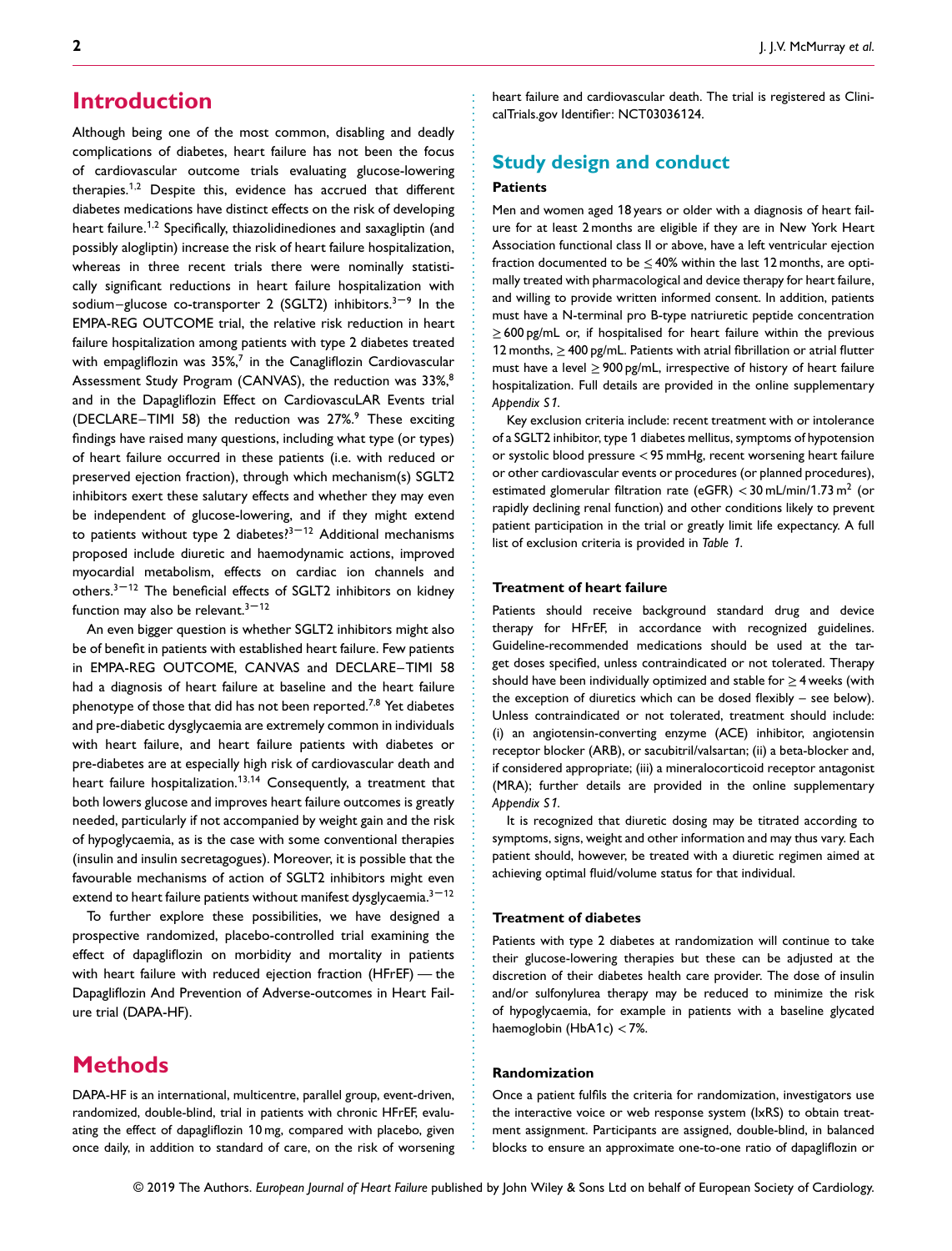#### **Table 1 Exclusion criteria**

Patients should not enter the study if any of the following exclusion criteria are fulfilled:

- 1. Receiving therapy with an SGLT2 inhibitor within 8 weeks prior to enrolment or previous intolerance of an SGLT2 inhibitor
- 2. Type 1 diabetes mellitus
- 3. Symptomatic hypotension or systolic blood pressure *<*95 mmHg at two out of three measurements either at Visit 1 or Visit 2
- 4. Current acute decompensated HF or hospitalization due to decompensated HF *<*4 weeks prior to enrolment
- 5. Myocardial infarction, unstable angina, stroke or transient ischemic attack within 12 weeks prior to enrolment
- 6. Coronary revascularization (percutaneous coronary intervention or coronary artery bypass grafting) or valvular repair/replacement within 12 weeks prior to enrolment or planned to undergo any of these operations after randomization
- 7. Implantation of a CRT device within 12 weeks prior to enrolment or intent to implant a CRT device
- 8. Previous cardiac transplantation or implantation of a ventricular assistance device or similar device, or implantation expected after randomization
- 9. HF due to restrictive cardiomyopathy, active myocarditis, constrictive pericarditis, hypertrophic (obstructive) cardiomyopathy, or uncorrected primary valvular disease
- 10. Symptomatic bradycardia or second or third-degree heart block without a pacemaker
- 11. Any condition outside the cardiovascular and renal disease area, such as but not limited to malignancy, with a life expectancy of *<*2 years based on investigator's clinical judgement
- 12. Active malignancy requiring treatment at the time of Visit 1(with the exception of successfully treated basal cell or treated squamous cell carcinoma)
- 13. Hepatic impairment (aspartate transaminase or alanine transaminase *>*3 × the ULN, or total bilirubin *>*2 × ULN at time of enrolment). An isolated increase in bilirubin in patients with known Gilbert's syndrome is not a reason for exclusion
- 14. Known blood-borne diseases representing a shipping/transportation biohazard
- 15. Severe (eGFR *<*30 mL/min/1.73 m2 by CKD-EPI equation), unstable or rapidly progressing renal disease at the time of randomization
- 16. Women of child-bearing potential (i.e. those who are not chemically or surgically sterilised or who are not post-menopausal) who are not willing to use a medically accepted method of contraception that is considered reliable in the judgement of the investigator, from the time of signing the informed consent throughout the study and 4 weeks thereafter, or women who have a positive pregnancy test at enrolment or randomization, or women who are breast-feeding
- 17. Involvement in the planning and/or conduct of the study (applies to both AstraZeneca personnel and/or personnel at the study site)
- 18. Previous randomization in the present study
- 19. Participation in another clinical study with an IP during the last month prior to enrolment
- 20. Inability of the patient, in the opinion of the investigator, to understand and/or comply with study medications, procedures and/or follow-up, or any conditions that, in the opinion of the investigator, may render the patient unable to complete the study

CKD-EPI, Chronic Kidney Disease-Epidemiology Collaboration; CRT, cardiac resynchronization therapy; eGFR, estimated glomerular filtration rate; HF, heart failure; SGLT2, sodium–glucose co-transporter 2; IP, investigational product; ULN, upper limit of normal.

.........................................................

matching placebo, in accordance with the sequestered, fixed randomization schedule.

#### **Stratification and capping**

Randomization will be stratified based on diagnosis of type 2 diabetes [either an established diagnosis or a central laboratory HbA1c  $\geq$  6.5% (48 mmol/mol) at enrolment] and at least 30% of the patients enrolled will have type 2 diabetes.

#### **Study visits and follow-up**

After provision of informed consent, Visit 1 starts a  $14 \pm 7$  day enrolment period during which the trial inclusion and exclusion criteria are checked and baseline information is collected (including from clinical examination and laboratory measurements). Visit 2 is the randomization visit at which further assessments are conducted (*Figure* 1 and online supplementary *Table S*1) and study drug is dispensed. Visit 3 takes place  $14 \pm 3$  days and Visit 4 60  $\pm$  7 days after randomization, with a particular focus on assessment of heart failure and volume status, adverse events, and checking blood chemistry (including renal

function and potassium). Further visits take place at  $120 \pm 7$ ,  $240 \pm 14$ ,  $360 \pm 14$  days and 4 monthly thereafter. The schedule of assessments is shown in the online supplementary *Table S*1.

### **Study drug dose reduction/discontinuation**

Study drug should be permanently discontinued if pregnancy or diabetic ketoacidosis occur. Dose reduction (to dapagliflozin 5 mg daily or matching placebo) or temporary discontinuation may be considered in cases of acute, unexpected, declines in eGFR (while investigating other causes such as nephrotoxic drugs, urinary tract infection, or obstruction). Similarly, in cases of volume depletion and/or hypotension, alternative causes should be considered (e.g. gastrointestinal fluid loss, use of non-essential blood pressure-lowering drugs) and the dose of concomitant diuretic therapy re-assessed and reduced, if appropriate. Temporary interruption of study drug may also be considered, prophylactically, in patients at potential risk of volume contraction/hypotension, such as patients with an acute medical illness potentially causing volume depletion because of inadequate fluid intake or fluid/blood losses (e.g. gastroenteritis, gastrointestinal haemorrhage), or patients undergoing major surgery.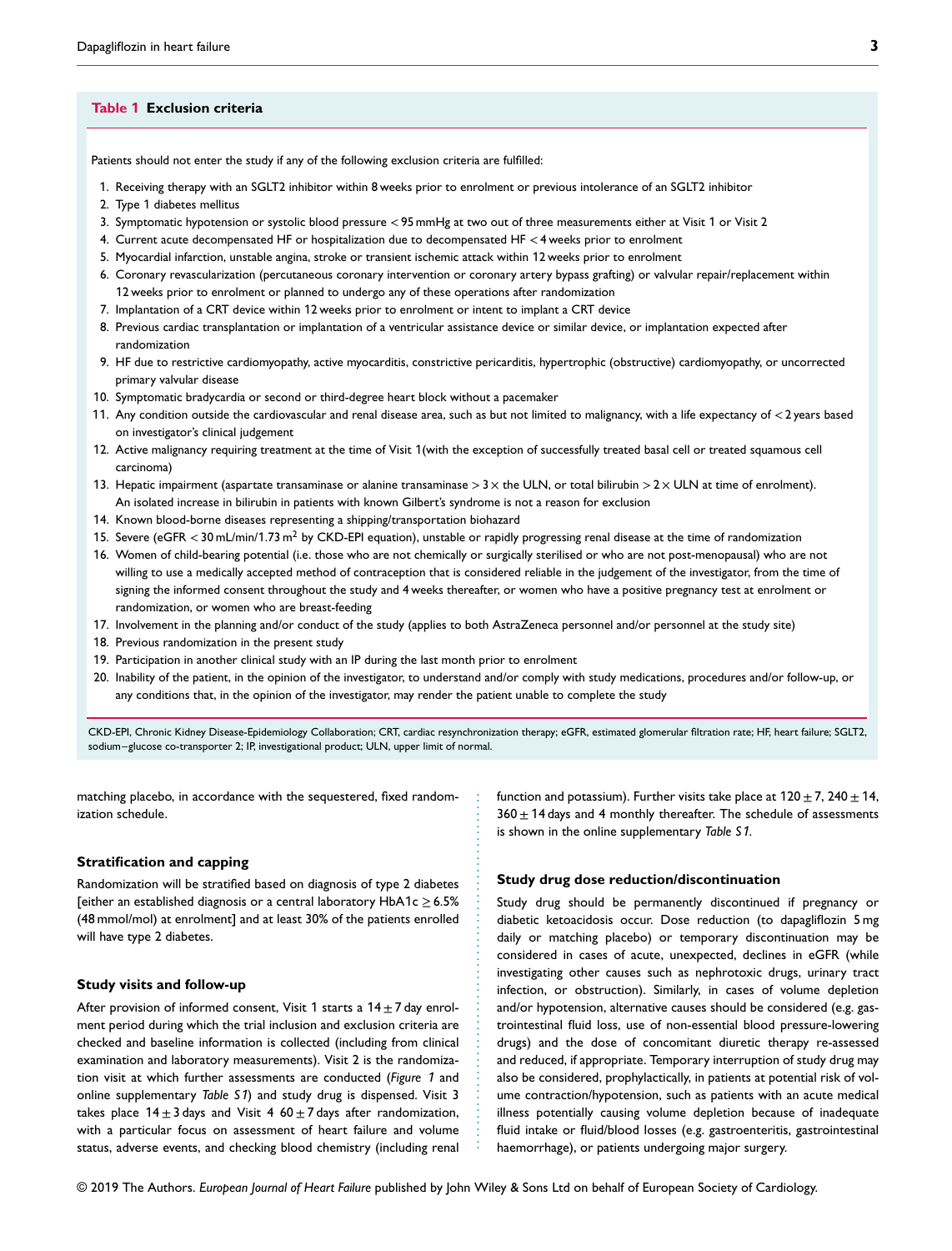

**Figure 1** Trial design. CV, cardiovascular; ECG, electrocardiogram; HF, heart failure; NT-proBNP, N-terminal pro B-type natriuretic peptide.

...................................................... .....................................................

The dose of evidence-based, life-saving, heart failure therapies should not be reduced just to maintain treatment with study drug. If possible, the dose of study drug should be increased again if the adverse effect is resolved. Even if study drug is discontinued, investigators are asked to ensure that scheduled study visits, follow-up procedures and data collection continue according to the study protocol until study closure.

## **Outcomes**

### **Primary and other outcomes**

The primary objective is to determine whether dapagliflozin is superior to placebo, when added to standard care, in reducing the incidence of a worsening heart failure episode (hospitalization or the equivalent, i.e. an urgent heart failure visit) or cardiovascular death, analysed as time-to-first event (*Table 2*).

The first of the secondary outcomes is the composite of heart failure hospitalization or cardiovascular death. The additional secondary outcomes are: (i) total number of recurrent heart failure hospitalizations and cardiovascular deaths; (ii) change from baseline to 8 months in the total symptom score using the Kansas City Cardiomyopathy Questionnaire (KCCQ)<sup>15</sup>; patients will complete the KCCQ and other patient-reported outcomes (PROs; *Table 2*) using a handheld electronic device; (iii) the incidence of a composite worsening renal function outcome conisting of (a)  $\geq$  50% sustained decline in eGFR, or ((b) end-stage renal disease (defined as sustained eGFR < 15 mL/min/1.73 m<sup>2</sup>, chronic dialysis treatment or renal transplantation) or renal death; and (iv) death from any cause.

There are also a number of exploratory objectives (listed in *Table 2*), including development of new diabetes and new atrial fibrillation, and safety objectives, including documentation of adverse events of interest comprising volume depletion, renal events, major hypoglycaemic events, fractures, diabetic ketoacidosis, amputations, and events potentially placing patients at risk of lower limb amputation.

#### **Endpoint adjudication**

An independent Cardiovascular Endpoint Committee (CEC), blinded to treatment allocation, is adjudicating all deaths and non-fatal cardiovascular events submitted by investigators (or otherwise identified) as possible endpoints. The CEC will use a charter reflecting the 2017 Cardiovascular and Stroke Endpoint Definitions for Clinical Trials developed by the Standardized Data Collection for Cardiovascular Trials Initiative.<sup>16</sup> Episodes of possible ketoacidosis are also being adjudicated.

## **Statistical considerations**

#### **Sample size assumptions and statistical analysis**

Assuming a true hazard ratio (HR) of 0.80 for dapagliflozin vs. placebo, and using a one-sided alpha of 2.5%, 844 primary endpoint events will provide a statistical power of 90% for the test of the primary composite endpoint.

With an annual event rate of 11% in the placebo treatment group, approximately 4500 patients were estimated to provide the required number of primary events, based on an anticipated recruitment period of 18 months and an average follow-up period of approximately 24 months. The assumed placebo event rate of 11% is based on a review of recently published clinical studies in the HFrEF population, including the Prospective Comparison of ARNI with ACEI to Determine Impact on Global Mortality and Morbidity in Heart Failure (PARADIGM-HF) trial.<sup>17</sup> The trial has a group sequential design with one interim analysis (see below) by the Data Monitoring Committee (DMC).

#### **Methods for statistical analyses**

We plan to use a closed testing procedure, including a pre-specified hierarchical ordering of the primary and secondary endpoints (as listed above). The Type I error will be controlled at a one-sided 0.02496 level for multiplicity across primary and secondary endpoints and in consideration of planned interim analyses (as described above). Statistical significance of the endpoints will be assessed in the order specified above. The testing procedure will continue down the hierarchy if superiority for the preceding endpoint is demonstrated at a one-sided 0.02496 level and will stop if superiority is not achieved at a one-sided 0.02496 level. Exploratory endpoints will be tested at a one-sided 0.025 level without adjustment for multiplicity.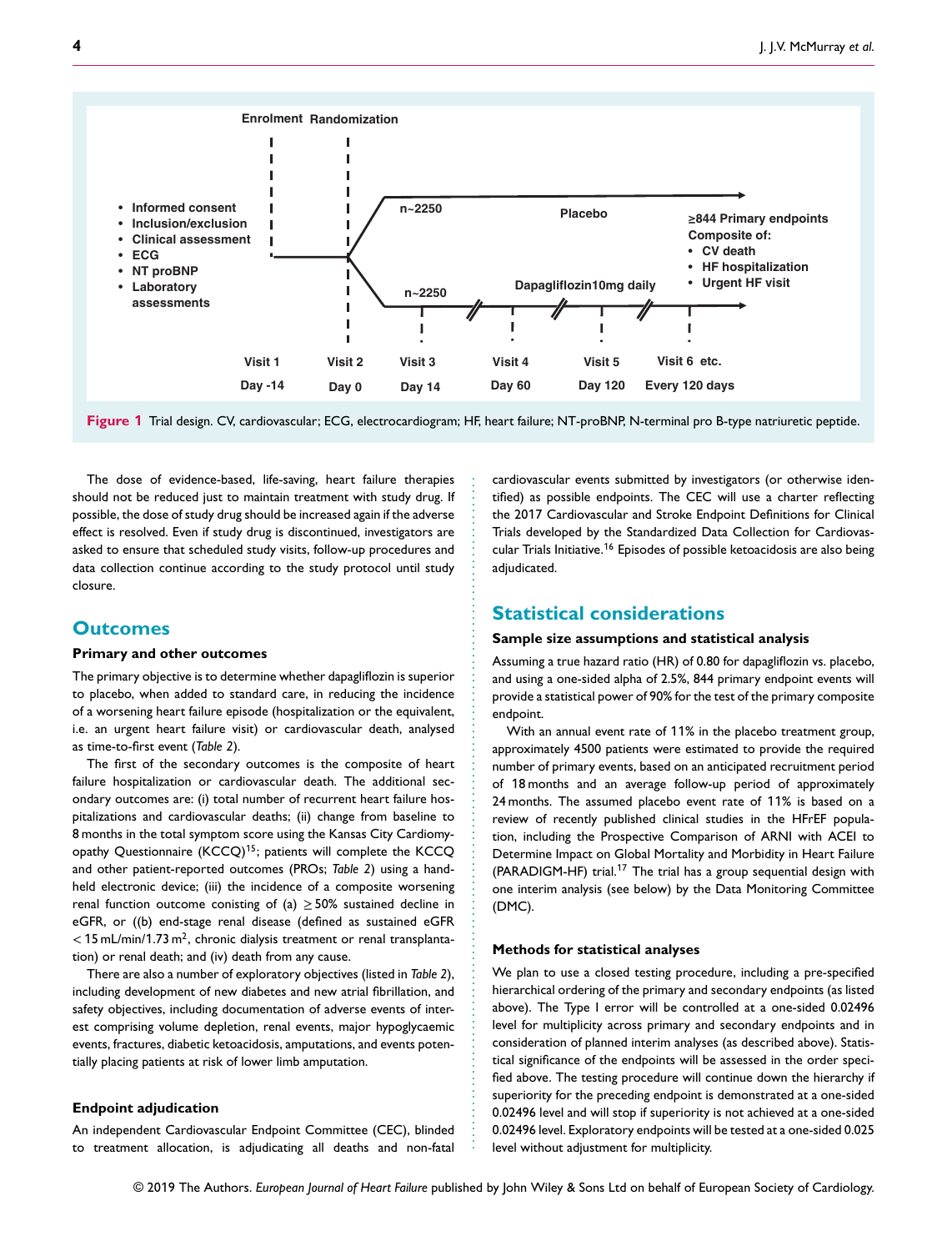#### **Table 2 Primary, secondary and exploratory efficacy objectives and safety objectives**

#### **Primary objective**

To determine whether dapagliflozin is superior to placebo, when added to standard of care, in reducing the incidence of CV death or a HF event (hospitalization for HF or equivalent HF event, i.e. an urgent HF visit)

### **Secondary objectives**

- To compare the effect of dapagliflozin vs. placebo on CV death or hospitalization for HF
- To compare the effect of dapagliflozin vs. placebo on total number of recurrent HF hospitalizations and CV death
- To compare the effect of treatment with dapagliflozin vs. placebo on the KCCQ total symptom score for HF symptoms
- To determine if dapagliflozin compared with placebo reduces the incidence of a composite endpoint of worsening renal function
- To determine whether dapagliflozin, compared with placebo, reduces the incidence of all-cause mortality.

#### **Exploratory objectives**

• To compare the effect of dapagliflozin vs. placebo on an expanded composite outcome reflecting worsening of HF

- To determine whether dapagliflozin compared with placebo will have effect on NYHA class
- To determine whether dapagliflozin compared with placebo will reduce the incidence of diagnosis of AF in patients without history of AF at baseline
- To determine whether dapagliflozin compared with placebo will result in a reduction of the incidence of hyper- and hypokalaemia
- To determine whether dapagliflozin compared with placebo will affect the number of events of doubling of serum creatinine

### Time to the first occurrence of any of the components of this composite:

1. CV death

**Outcome measure** ................................................................ ............................................................... ............

- 2. Hospitalization for HF
- 3. An urgent HF visit
- Time to the first occurrence of either of the components of this composite:
	- 1. CV death
	- 2. Hospitalization for HF
- Total number of (first and recurrent) HF hospitalizations and CV deaths
- Change from baseline measured at 8 months in the total symptom score of the KCCQ, a specific HF patient-reported outcome questionnaire
- Time to the first occurrence of any of the components of this composite:
	- (1)  $\geq$  50% sustained decline in eGFR
	- (2) Reaching end-stage renal disease
		- Sustained eGFR *<*15 mL/min or,
		- Chronic dialysis treatment or,
		- Receiving a renal transplant
	- (3) Renal death

Time to death from any cause.

Time to the first occurrence of any of the components of the expanded composite worsening HF outcome:

- (1) CV death
- (2) Hospitalization for HF
- (3) An urgent HF visit
- (4) Documented evidence of worsening HF symptoms/signs leading to initiation of a new treatment for HF sustained for at least 4 weeks or augmentation of existing oral therapy for HF (e.g. increase in dose of diuretic) sustained for at least 4 weeks

Change in NYHA class from baseline

- Proportion of patients without history of AF at baseline with a new diagnosis of AF during the study
- Time to the first occurrence of each of any of the following central lab levels of serum potassium:
- •*>*6.0 mmol/L
- •*>*5.5 mmol/L
- •*<*3.5 mmol/L
- •*<*3.0 mmol/L
- Number of events with doubling of serum creatinine (compared with the most recent laboratory measurement)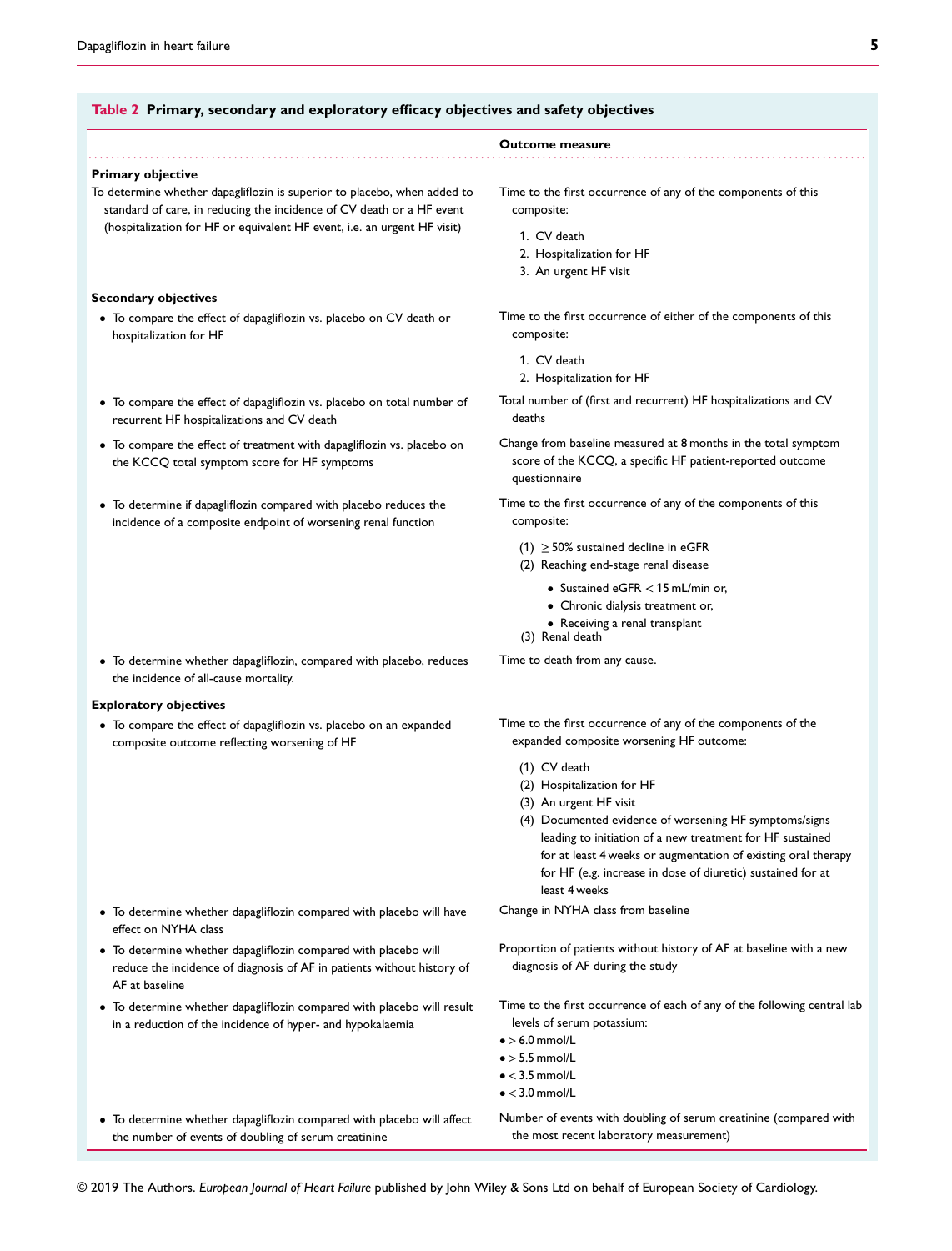### **Table 2 Continued**

|                                                                                                                                                                        | <b>Outcome measure</b>                                                                                                                                                                                                                                                                                             |
|------------------------------------------------------------------------------------------------------------------------------------------------------------------------|--------------------------------------------------------------------------------------------------------------------------------------------------------------------------------------------------------------------------------------------------------------------------------------------------------------------|
| • To determine whether dapagliflozin compared with placebo will<br>reduce the incidence of diagnosis of T2DM in patients without<br>diabetes at baseline               | Proportion of patients without T2DM at baseline with a new diagnosis<br>of T2DM during the study                                                                                                                                                                                                                   |
| • To determine whether dapagliflozin compared with placebo will have<br>effect on HbA1c in the T2DM subgroup                                                           | Changes in HbA1c from baseline                                                                                                                                                                                                                                                                                     |
| • To determine whether dapagliflozin compared with placebo will have<br>an effect on systolic BP                                                                       | Change in systolic BP from baseline                                                                                                                                                                                                                                                                                |
| • To determine whether dapagliflozin compared with placebo will have<br>an effect on body weight                                                                       | Change in body weight from baseline                                                                                                                                                                                                                                                                                |
| • To determine whether dapagliflozin compared with placebo will<br>reduce the incidence of MI                                                                          | Time to first fatal or non-fatal MI                                                                                                                                                                                                                                                                                |
| • To determine whether dapagliflozin compared with placebo will<br>reduce the incidence of any stroke (ischaemic, haemorrhagic, or<br>undetermined)                    | Time to first fatal or non-fatal stroke of any cause                                                                                                                                                                                                                                                               |
| • To compare the effect of dapagliflozin vs. placebo on health status<br>assessed by PGIC and PGIS questionnaires                                                      | Changes in health status measured by PGIC and PGIS                                                                                                                                                                                                                                                                 |
| • To compare the effect of dapagliflozin vs. placebo on health status<br>assessed by EQ-5D-5 L to support health economic analysis and<br>health technology assessment | Changes in health status measured by EQ-5D-5L                                                                                                                                                                                                                                                                      |
| • To collect and analyse pharmacokinetic samples for dapagliflozin<br>concentration                                                                                    | Results will be reported separately                                                                                                                                                                                                                                                                                |
| • To assess cardiac structure and function with echocardiography at<br>baseline and 8-month follow-up                                                                  | Results will be reported separately                                                                                                                                                                                                                                                                                |
| • To collect and store samples of plasma and serum for future<br>exploratory biomarker research                                                                        | Results will be reported separately                                                                                                                                                                                                                                                                                |
| <b>Safety objectives</b>                                                                                                                                               |                                                                                                                                                                                                                                                                                                                    |
| • To evaluate the safety and tolerability of dapagliflozin in this patient<br>population                                                                               | (1) Serious AEs<br>(2) Discontinuation of IP due to AEs<br>(3) Changes in clinical chemistry/haematology parameters<br>(4) AEs of interest [volume depletion, renal events, major<br>hypoglycaemic events, fractures, diabetic ketoacidosis, AEs<br>leading to amputation and AEs leading to a risk for lower limb |

AE, adverse event; AF, atrial fibrillation; BP, blood pressure; CV, cardiovascular; eGFR, estimated glomerular filtration rate; EQ-5D-5 L, EuroQol five-dimensional five-level questionnaire; HbA1c, glycated haemoglobin; HF, heart failure; IP, investigational product; KCCQ, Kansas City Cardiomyopathy Questionnaire; MI, myocardial infarction; NYHA, New York Heart Association; PGIC, Patient Global Impression of Change; PGIS, Patient Global Impression of Severity; T2DM, type 2 diabetes mellitus.

......................................

The contribution of each component of the primary composite endpoint to the overall treatment effect will also be examined. Total (including recurrent) events will be analysed using a semi-parametric proportional rates model to test the treatment effect and to quantify the treatment difference (and other analytical methods may also be considered).

The primary efficacy endpoint and secondary efficacy endpoints will be examined in subgroups determined by baseline variables reflecting demography, geographical region, heart failure characteristics, diabetes status, kidney function, and additional co-morbidities, concomitant medications, and others.

Full details of all analyses will be provided in a statistical analysis plan completed before the end of the trial and unblinding of the results.

#### **Data Monitoring Committee and interim analysis**

amputations ('preceding events')]

A DMC will oversee safety in DAPA-HF and will undertake one planned interim efficacy analysis when 75% of the primary events are adjudicated (the DMC can also conduct an additional interim analysis, if deemed necessary). The significance level for final analysis will be determined by the Haybittle–Peto function based on the actual number and timing of interim analyses. The interim analysis will use a Haybittle–Peto rule with testing of the primary composite endpoint first at a one-sided alpha level of 0.001, and then, if superiority of dapagliflozin over placebo is achieved, testing of cardiovascular death at a one-sided level of 0.001. <sup>1</sup><sup>8</sup> If this is significant, the DMC will then evaluate the totality of the efficacy data and safety data, to determine whether the benefit is sufficiently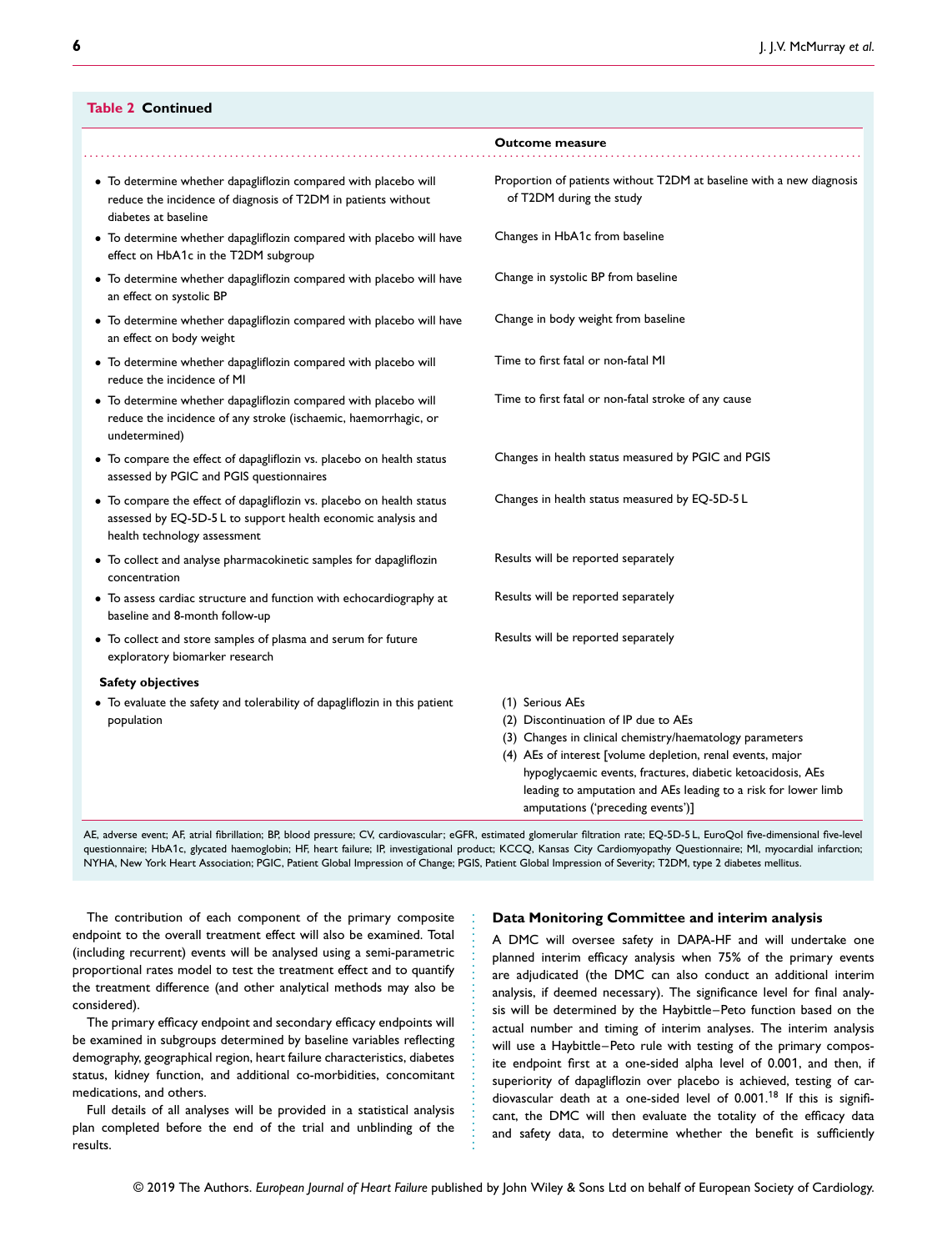unequivocal and overwhelming to recommend early termination of the trial.

## **Ancillary studies**

Serial echocardiography will be carried out in subset of patients, and baseline and follow-up blood samples are being collected for future measurement of biomarkers of interest.

## **Trial design and governance**

DAPA-HF was designed jointly by AstraZeneca and the Executive Committee with review, refinement and final approval of the protocol by these parties and the country National Lead Investigators. The conduct of the trial is overseen by AstraZeneca and the Executive Committee working in conjunction with the National Lead Investigators. Membership of all committees is listed in the supplementary *Appendix S*1.

# **Discussion**

Several aspects of the design of DAPA-HF merit discussion.

## **Study drug and dose**

Dapagliflozin is a once daily, selective, competitive, reversible inhibitor of SGLT2 with similar *in vitro* potency to canagliflozin and empagliflozin.<sup>19-23</sup> It causes a dose-dependent increase in urinary glucose excretion with a near maximum effect at 10 mg daily and has no clinically important drug interactions. In common with other SGLT2 inhibitors, dapagliflozin causes small reductions in blood pressure and weight, a small initial increase in creatinine (although long-term treatment with SGLT2 inhibitors appears to be reno-protective in type 2 diabetes – see below), as well as an increase in the risk of genital mycotic infection.

# **Why an SGLT2 inhibitor in patients with heart failure with reduced ejection fraction?**

As described in the introduction, canagliflozin, empagliflozin and dapagliflozin reduced the risk of heart failure hospitalization among patients with type 2 diabetes and cardiovascular disease/cardiovascular risk factors, with an apparently similar treatment effect in the small subgroup (∼10–15%) of patients in each trial with baseline heart failure of undetermined phenotype, as illustrated in a meta-analysis of EMPA-REG OUTCOME, CANVAS and DECLARE–TIMI 58.<sup>7-9,23</sup> Examination of the event curves in these trials shows a reduction in heart failure hospitalization within weeks to months of randomization. The rapidity of onset of the benefit in the three trials is not consistent with traditional views about the mechanisms and time course of cardiovascular protection accruing with conventional glucose-lowering therapies.<sup>9-12,24-27</sup> Consequently, numerous additional beneficial mechanisms have been proposed, ranging from diuretic–haemodynamic actions, through effects on cardiac metabolism, adipokines, myocardial fibrosis, uric acid, myocyte ion channels and kidney function.<sup>3-12,24-28</sup> A recent mediation analysis suggested that the rise in haematocrit concentration following SGLT2 inhibitor treatment is related to benefit, supporting a diuretic action, and mathematical modelling suggests SGLT2 inhibitors may remove fluid preferentially from the interstitial space and cause less intravascular volume contraction.27*,*<sup>28</sup> Other data suggest SGLT2 inhibition can lead to ketogenesis and an increase in  $\beta$ -hydroxybutyrate, which provides an alternative and more efficient substrate for myocardial energy generation.

## **Key inclusion and exclusion criteria**

Patients with HFrEF have both a high prevalence of dysglycaemia and high risk of adverse outcomes.<sup>1</sup>*,*2*,*13*,*1<sup>4</sup> Those with persisting symptoms and elevation of natriuretic peptides despite conventional therapy are in particular need of additional treatments to reduce morbidity and mortality. The additional mechanisms of SGLT2 inhibitor action discussed above should be beneficial not only in patients with diabetes and pre-diabetes, but also in the minority who are euglycaemic.<sup>9-12,24-28</sup> Hence DAPA-HF includes patients irrespective of diabetes status and HbA1c concentration.

Because of the known reduction in blood pressure with SGLT2 inhibition and similar action of conventional therapies for HFrEF, entry systolic blood pressure must be 95 mmHg or above. Similarly, because of the small initial reduction in eGFR expected with dapagliflozin (and similar effects from conventional HFrEF therapies), as well as the diminished glycosuric action of SGLT2 inhibitors in patients with severe renal impairment, patients are only eligible for DAPA-HF if their eGFR is  $\geq$  30 mL/min/1.73 m<sup>2</sup>.

## **Key aspects of trial design**

A visit early ( $14±3$  days) after randomization is included to check renal function and blood pressure (as well as for symptoms of hypotension); this visit also allows for adjustment of background diuretic or other non-essential therapies (as reduction of doses of key life-saving HFrEF therapies is discouraged). Dose reduction to 5 mg of dapagliflozin or matching placebo (or discontinuation of study drug) is permitted, as needed at this visit or any subsequent visit; however, dose up-titration (or re-initiation) is encouraged thereafter in all cases, where possible.

Optional biomarker and echocardiography sub-studies are being conducted.

## **Choice of endpoints**

The primary outcome in DAPA-HF is the composite of cardiovascular death, heart failure hospitalization, or an urgent heart failure visit. The third component is an addition to the composite most often used in recent HFrEF trials.<sup>1</sup>7*,*29*,*<sup>30</sup> Its

............................................................... ................................................................ .........................................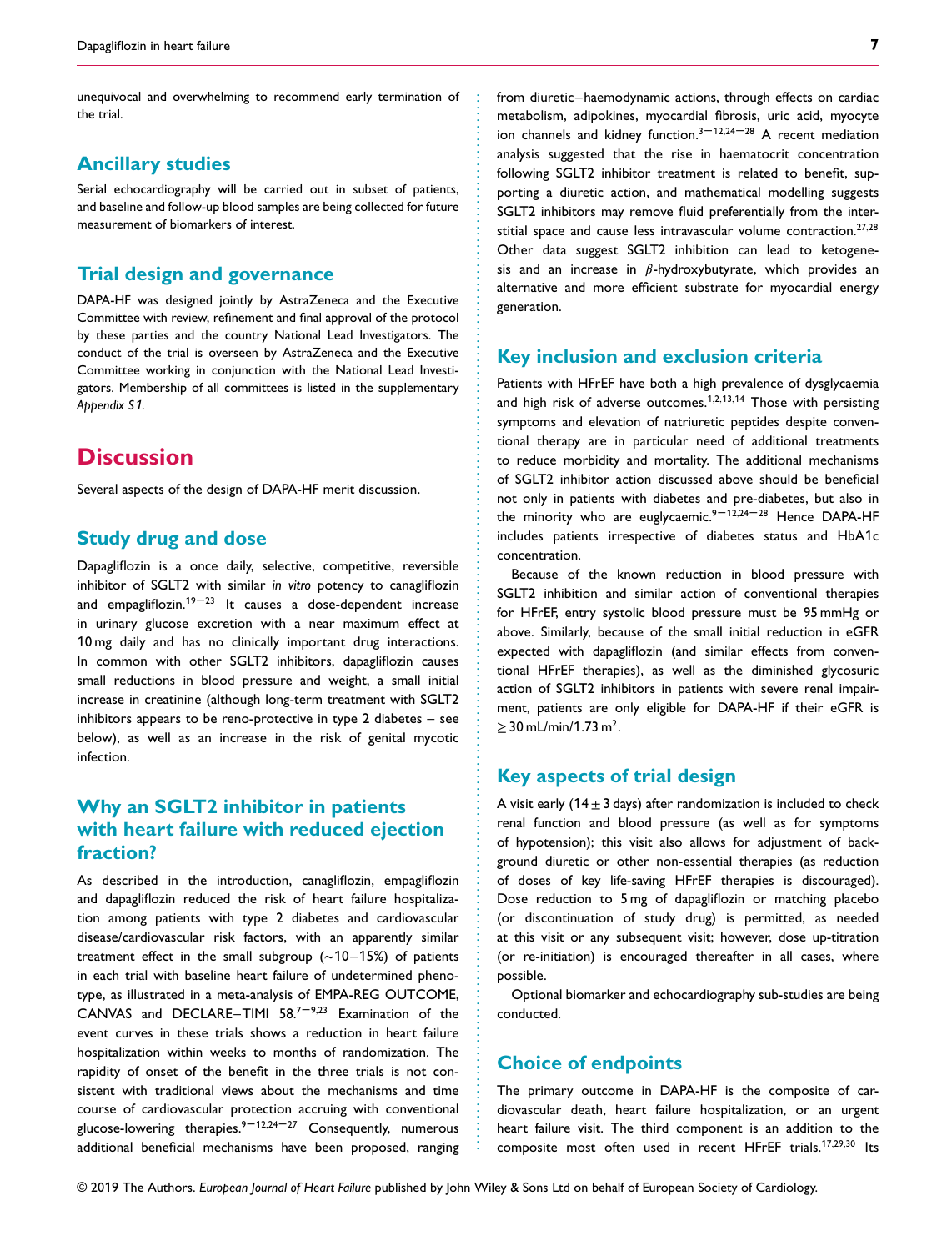inclusion reflects two key developments. Firstly, in many parts of the world (but particularly in the USA) considerable effort has been made to treat heart failure outside the usual in-patient ward setting.<sup>31</sup> Secondly, and more importantly, there is evidence that even exacerbations of heart failure occurring in the outpatient setting which necessitate treatment are associated with a poor subsequent prognosis — comparable to that of heart failure hospitalization.32*,*<sup>33</sup> Therefore, we believe that this broader composite endpoint more completely captures prognostically important events in the life course of patients with heart failure. These events are rigorously defined and adjudicated, and the components of the composite will be examined separately for consistency of treatment effect (and the conventional two-part composite will be the first secondary endpoint).<sup>1</sup><sup>6</sup> Specifically, the outpatient heart failure visits included in the primary outcome will only be those leading to an urgent, unplanned assessment by a physician (e.g. in an emergency department) and requiring treatment for worsening heart failure (other than just an increase in oral diuretics), in accordance with the Standardized Definitions for Cardiovascular and Stroke Endpoint Events in Clinical Trials.<sup>1</sup><sup>6</sup>

Two other key secondary endpoints also reflect new insights into the experience of patients with HFrEF. We will look at recurrent (i.e. first as well as subsequent) heart failure events, again better reflecting the overall burden of HFrEF on patients and health care systems. $34-37$  In addition, we will examine the effect of dapagliflozin on a patient-reported outcome, i.e. the KCCQ. Use of the KCCQ has shown that many patients with HFrEF experience important deterioration in symptoms, function and health-related quality of life even in the short term, without experiencing hospital admission or death.<sup>38</sup>*,*<sup>39</sup> It has proven to be sensitive to therapeutic interventions and is prognostically important.<sup>38-40</sup>

Given the benefits of SGLT2 inhibitors on renal function in patients with type 2 diabetes and the prevalence and importance of renal impairment in HFrEF, we have also included assessment of progression of kidney disease as another pivotal secondary endpoint.4<sup>1</sup>*,*<sup>42</sup>

## **Power calculations and statistical analysis**

Key questions in designing DAPA-HF were what rate might be anticipated for the novel primary composite endpoint and what treatment effect size is clinically relevant and realistic? The event rate was estimated based on recent trials, particularly PARADIGM-HF.<sup>32</sup> A treatment effect size of 20% was chosen as clearly clinically relevant and reasonably conservative in light of the ∼30% relative risk reduction in heart failure hospitalization observed in EMPA-REG OUTCOME, CANVAS and DECLARE–TIMI 58. $7-9$  DAPA-HF is powered for this treatment effect on the primary composite outcome and not the individual components of the composite, particularly cardiovascular death. Furthermore, for nearly all other plausible scenarios, using the treatment effect sizes observed in DECLARE–TIMI 58 and in the SGLT2 inhibitor trial meta-analysis, DAPA-HF has ≥80% power to detect a benefit of dapagliflozin.<sup>7-9</sup>

### **Safety considerations**

In view of the safety information collected in prior trials, including DECLARE–TIMI 58, adverse event reporting has been simplified (with agreement of the regulatory authorities) — only serious adverse events, adverse event leading to treatment discontinuation/interruption/dose reduction and adverse event of special interest are collected. Adverse events of interest (in light of the profile of dapagliflozin above and concerns with SGLT2 inhibitors and other diabetes drugs more generally) include volume depletion, renal dysfunction, major hypoglycaemic episodes, fractures, and diabetic ketoacidosis. There is also a regulatory requirement to document amputations as a result of observations in the canagliflozin development programme but not in EMPA-REG OUTCOME or DECLARE–TIMI 58.<sup>43</sup>

### **Current status**

The first enrolment (Visit 1) took place 8 February 2017 and the first randomization (Visit 2) occurred 15 February 2017. Subsequent recruitment in DAPA-HF was rapid, and randomization was completed 17 August 2018.

# **Conclusions**

............................................................... ................................................................ .........................................

DAPA-HF will determine the efficacy and safety of the SGLT2 inhibitor dapagliflozin added to conventional therapy in a broad spectrum of patients with HFrEF. A partner morbidity/mortality trial in patients with heart failure and preserved ejection fraction has recently commenced (DELIVER: Dapagliflozin Evaluation to improve the LIVEs of patients with pReserved ejection fraction heart failure; NCT03619213). DAPA-HF and DELIVER will determine whether SGLT2 inhibitors are a safe and effective treatment for patients with established and well characterised heart failure of both major phenotypes, distinct from the trials with these agents to date, which have largely examined the prevention of heart failure. Moreover, DAPA-HF and DELIVER will include a large proportion of patients without type 2 diabetes, also differing from EMPA-REG OUTCOME, CANVAS and DECLARE–TIMI 58, which included only patients with type 2 diabetes. DAPA-HF and DELIVER are complemented by a parallel trial in chronic kidney disease (DAPA-CKD: A Study to Evaluate the Effect of Dapagliflozin on Renal Outcomes and Cardiovascular Mortality in Patients With Chronic Disease; NCT03036150). Other trials with a different SGLT2 inhibitor, and a SGLT1/2 inhibitor, are also in progress (key features are summarised in *Table 3*).

# **Supplementary Information**

Additional supporting information may be found online in the Supporting Information section at the end of the article.

- **Table S1.** Study plan and procedures.
- **Appendix S1.** Supplementary details on DAPA-HF.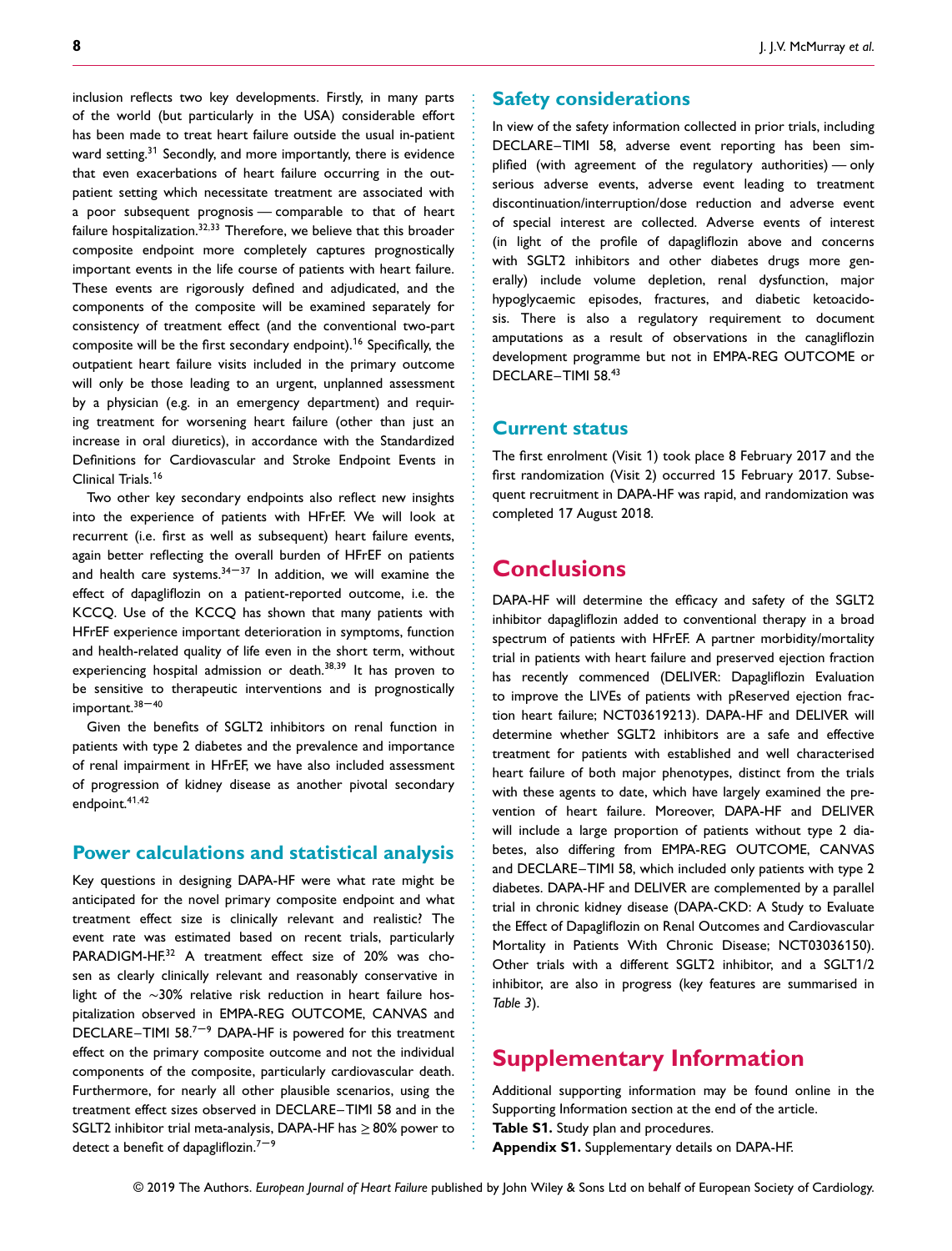|                                                                | DAPA-HF                                        | EMPEROR-<br>Reduced                                                                                        | EMPEROR-<br>Preserved                                         | <b>DELIVER</b>                                                                                                                                                                                                                                                                                                                                                                                                                                                                                                                                                                                                                                                                                   | SOLOIST-WHF                                                              |
|----------------------------------------------------------------|------------------------------------------------|------------------------------------------------------------------------------------------------------------|---------------------------------------------------------------|--------------------------------------------------------------------------------------------------------------------------------------------------------------------------------------------------------------------------------------------------------------------------------------------------------------------------------------------------------------------------------------------------------------------------------------------------------------------------------------------------------------------------------------------------------------------------------------------------------------------------------------------------------------------------------------------------|--------------------------------------------------------------------------|
| Key inclusion criteria<br>Patients, n<br>r<br>NCT <sup>a</sup> | 03036124<br>4695                               | 03057977<br>2850                                                                                           | 03057951<br>6000                                              | 03619213<br>4700                                                                                                                                                                                                                                                                                                                                                                                                                                                                                                                                                                                                                                                                                 | 03521934<br>4000                                                         |
| NYHA class                                                     | $\geq$                                         | $\frac{1}{1-\alpha}$                                                                                       | $\geq$<br>$\frac{1}{1}$                                       | $\geq$                                                                                                                                                                                                                                                                                                                                                                                                                                                                                                                                                                                                                                                                                           | Hospitalized HF or urgent                                                |
| ЦVË                                                            | $_{\leq 40\%}$                                 | ${}_{\leq 40\%}$                                                                                           | >40%                                                          | > 40%                                                                                                                                                                                                                                                                                                                                                                                                                                                                                                                                                                                                                                                                                            | HF visit<br>Any LVEF                                                     |
| Other                                                          | NT-proBNP ≥ 600 pg/mL<br>(≥900 pg/mL if AF/F)  | NT-proBNP ≥ 2500 pg/mL<br>LVEF $\geq$ 36 $\leq$ 40%                                                        | Structural heart disease<br><b>AND</b>                        | Structural heart disease<br>AND                                                                                                                                                                                                                                                                                                                                                                                                                                                                                                                                                                                                                                                                  | (≥450 pg/mL if AF/F)<br>$BNP \geq 150$ pg/mL                             |
|                                                                | if HF hospitalization<br>$\leq$ 12 months<br>ő | NT-proBNP ≥ 1000 pg/mL<br>LVEF $\geq 31 \leq 35\%$<br>(≥5000 if AF/F)                                      | NT-proBNP > 300 pg/mL<br>(> 900 pg/mL if AF/F)<br>$\tilde{6}$ | NT-proBNP ≥ 300 (≥ 600 if<br>AF/F)                                                                                                                                                                                                                                                                                                                                                                                                                                                                                                                                                                                                                                                               | NT-proBNP ≥ 600 pg/mL<br>$(21800 \text{ pg/mL})$<br>$\widetilde{\sigma}$ |
|                                                                | NT-proBNP ≥ 400 pg/mL<br>(≥ 900 pg/mL)         | $(2000 \text{ pg/mL})$<br>LVEF $\leq$ 30%                                                                  | HF hospitalization $\leq 12$ months                           |                                                                                                                                                                                                                                                                                                                                                                                                                                                                                                                                                                                                                                                                                                  |                                                                          |
|                                                                |                                                | NT-proBNP ≥ 600 pg/mL<br>$(\geq 1200 \text{ pg/mL})$<br>$\widetilde{\mathcal{O}}$                          |                                                               |                                                                                                                                                                                                                                                                                                                                                                                                                                                                                                                                                                                                                                                                                                  |                                                                          |
|                                                                |                                                | $HF$ hospitalization $\leq 12$ months<br>NT-proBNP ≥ 600 pg/mL<br>(≥ 1200 pg/mL if atrial<br>fibrillation) |                                                               |                                                                                                                                                                                                                                                                                                                                                                                                                                                                                                                                                                                                                                                                                                  |                                                                          |
| Age                                                            | $\frac{8}{10}$                                 | $\frac{8}{10}$                                                                                             | $\frac{8}{10}$                                                | $\geq 40$                                                                                                                                                                                                                                                                                                                                                                                                                                                                                                                                                                                                                                                                                        | 18-85                                                                    |
| Diabetes status<br>In-patient/                                 | Diabetes/no diabetes                           | Diabetes/no diabetes                                                                                       | Diabetes/no diabetes                                          | Diabetes/no diabetes                                                                                                                                                                                                                                                                                                                                                                                                                                                                                                                                                                                                                                                                             | Diabetes only                                                            |
| outpatient                                                     | Outpatient                                     | Outpatient                                                                                                 | Outpatient                                                    | Inpatient/outpatient                                                                                                                                                                                                                                                                                                                                                                                                                                                                                                                                                                                                                                                                             | Inpatient/outpatient                                                     |
| Key exclusion criteria                                         | eGFR < 30 mL/min/1.73 $m2$<br>$SB < 95$ mmHg   | eGFR < $20$ mL/min/1.73 m <sup>2</sup><br>$< 100$ mmHg<br>SBP                                              | eGFR<20 mL/min/1.73m <sup>2</sup><br>$SB < 100$ mm Hg         | eGFR < $25$ mL/min/1.73 m <sup>2</sup><br>$SB < 95$ mmHg                                                                                                                                                                                                                                                                                                                                                                                                                                                                                                                                                                                                                                         | eGFR < 30 mL/min/1.73 m <sup>2</sup><br>$SB < 100$ mm Hg                 |
| Treatment                                                      | Placebo dapagliflozin 10 mg                    | Placebo empagliflozin 10 mg                                                                                | Placebo empagliflozin 10 mg                                   | Placebo dapagliflozin 10 mg once                                                                                                                                                                                                                                                                                                                                                                                                                                                                                                                                                                                                                                                                 | Placebo sotagliflozin 400 mg                                             |
| Primary endpoint(s)                                            | CV death, HF hospitalization<br>once daily     | CV death or HF hospitalization<br>once daily                                                               | CV death or HF hospitalization<br>once daily                  | CV death, HF hospitalization or<br>daily                                                                                                                                                                                                                                                                                                                                                                                                                                                                                                                                                                                                                                                         | 1. CV death or HF<br>once daily                                          |
|                                                                | or urgent HF visit                             |                                                                                                            |                                                               | urgent HF visit                                                                                                                                                                                                                                                                                                                                                                                                                                                                                                                                                                                                                                                                                  | hospitalization (patients<br>with LVEF $<$ 50%)                          |
|                                                                |                                                |                                                                                                            |                                                               |                                                                                                                                                                                                                                                                                                                                                                                                                                                                                                                                                                                                                                                                                                  | 2. CV death or HF                                                        |
|                                                                |                                                |                                                                                                            |                                                               |                                                                                                                                                                                                                                                                                                                                                                                                                                                                                                                                                                                                                                                                                                  | hospitalization (all patients)                                           |
| post Worsening Heart Failure.                                  |                                                |                                                                                                            |                                                               | AF/F, atrial fibrillation/flutter; BNR B=type natriuretic peptide; CV, cardiovascular; DAPA-HF, Dapagliflozin And Prevention of Adverse-outcomes in Heart Failure; DELIVER, Dapagliflozin Evaluation to improve the LIVEs of p<br>with pReserved ejection fraction heart failure; eGFR, estimated glomerular filtration rate; EMPEROR, EMPagiflozin outcomE tRial in Patients With chrOnic heaRt failure; HF, heart failure; LVEF, left ventricular ejection fra<br>NT-proBNP, N-terminal pro B-type natriuretic peptide; NYHA, New York Heart Association; SBF systolic blood pressure; SOLOIST-WHF, SODagLiflozin on clinical outcomes in hemOdynamIcally STable patients with type 2 diabetes |                                                                          |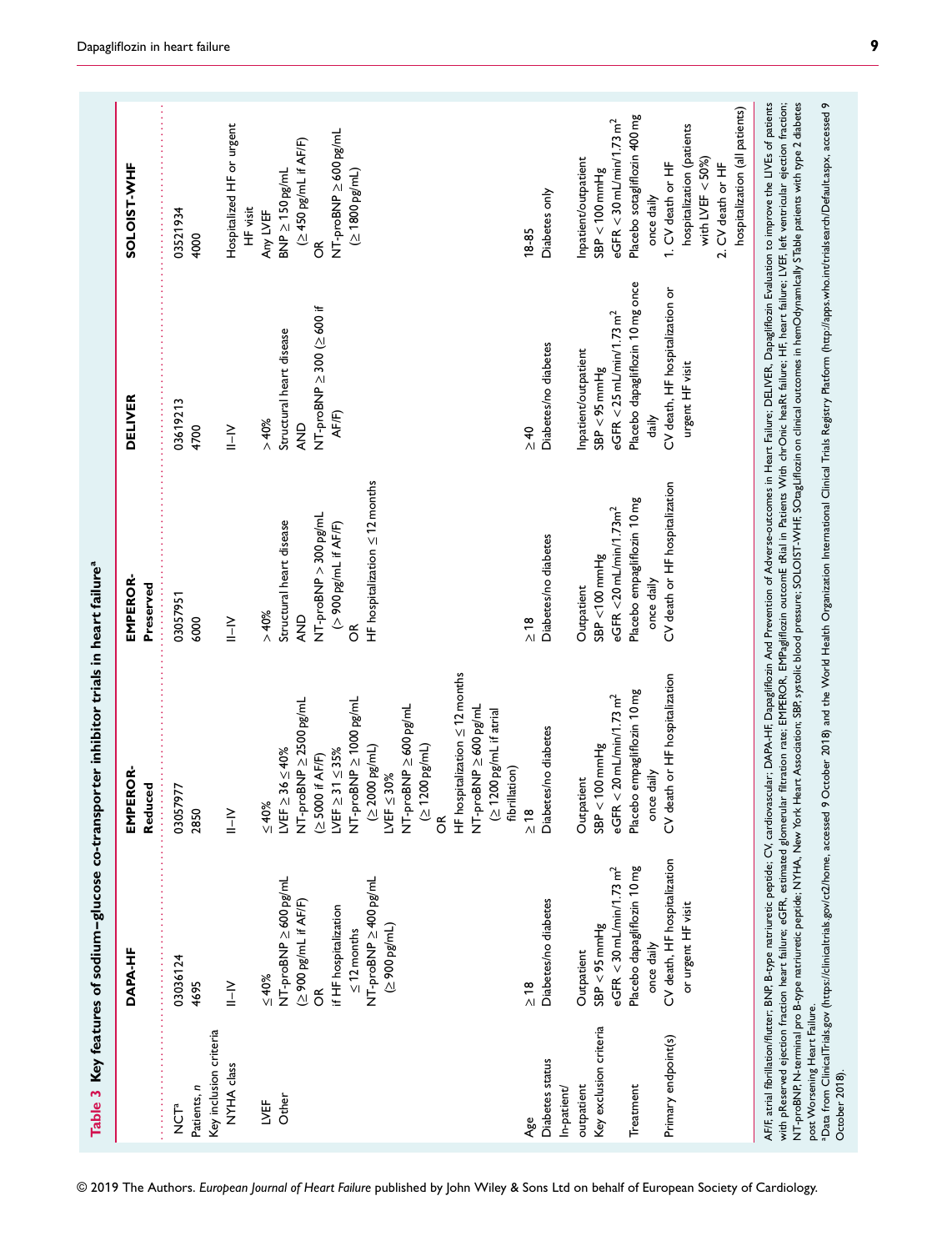DAPA-HF is funded by AstraZeneca.

**Conflict of interest:** J.J.V.McM. My employer, Glasgow University, has been paid by the following sponsors for the time spent as a committee member for a number of clinical trials (including travel and accommodation for some meetings related to these trials), advisory boards, other forms of consulting and lectures/presentations. These payments were made through a Consultancy with Glasgow University and no personal payments were received in relation to these trials/other activities. Abbvie, Amgen, Applied Therapeutics, AstraZeneca, Bayer, Bristol-Myers Squibb, Boehringer Ingelheim, Cardurion, DalCor, GSK, Imbria Pharmaceuticals, Kidney Research UK & Vifor-Fresenius Pharma, McMaster University, Merck, Novartis, Resverlogix and Theracos. D.L.DeM. is a consultant to the National Institutes of Health, the Food and Drug Administration and the pharmaceutical and medical device industry on the design, monitoring and analysis of clinical trials. He receives compensation for serving on several industry sponsored data and safety monitoring committees including AstraZeneca, Amgen, Actelion, Bristol-Myers Squibb, DalCor, GSK, Merck, Sanofi, Boehringer Ingelheim, Boston Scientific, Medtronic, Mesoblast, Intercept, Duke Clinical Research Institute and Population Health Research Institute of Hamilton. He holds no stock in any pharmaceutical or device company. S.E.I. has received professional fees and/or travel expense reimbursement from the following companies for services on steering/executive/publications committees for clinical research trials: Boehringer Ingelheim, AstraZeneca, Sanofi/Lexicon, Novo Nordisk, and Eisai (via the TIMI Group). He has also received honoraria for lectures and medical writing support (reported as transfer of value) from Boehringer Ingelheim. He has received consulting fees from VTV Therapeutics and Zafgen. L.K. has received payments to his institution from AstraZeneca and Novartis for participation in trial executive committees. He also received lecture fees from Novartis. M.N.K. has received research grant support from AstraZeneca, Boehringer Ingelheim, and has consulted for AstraZeneca, Boehringer Ingelheim, Amgen, GSK, Novo Nordisk, Sanofi, Merck, Eisai, Janssen, Glytec, Intarcia, Novartis, Bayer, Applied Therapeutics, Amarin. F.A.M. has received research grants from AstraZeneca, Novartis, Bristol-Myers Squibb, Vifor Pharma, and has consulted for Bristol-Myers Squibb, Astra Zeneca, Novartis, Baliarda, Janssen Cilag. P.P. reports personal fees and other from AstraZeneca, personal fees and other from Boehringer-Ingelheim, during the conduct of the study; grants, personal fees and other from Vifor Pharma, personal fees and other from Amgen, grants, personal fees and other from Servier, personal fees and other from Novartis, personal fees and other from Bayer, personal fees from Berlin-Chemie, personal fees from Pfizer, outside the submitted work. M.S.S. has received research grant support through Brigham and Women's Hospital from Amgen, AstraZeneca, Bayer, Daiichi-Sankyo, Eisai, GlaxoSmithKline, Intarcia, Medicines Company, MedImmune, Merck, Novartis, Pfizer, Quark Pharmaceuticals, Takeda (All *>*\$10,000 per year), and has consulted for Amgen, AstraZeneca, Bristol-Myers Squibb, CVS Caremark, Dyrnamix, IFM Therapeutics, Medicines Company, MedImmune, Merck (all

≤\$10,000 per year except Amgen). S.D.S. has received research grants from Alnylam, Amgen, AstraZeneca, Bellerophon, Bayer, BMS, Celladon, Cytokinetics, Eidos, Gilead, GSK, Ionis, Lone Star Heart, Mesoblast, MyoKardia, NIH/NHLBI, Novartis, Sanofi Pasteur, Theracos, and has consulted for Akros, Alnylam, Amgen, AstraZeneca, Bayer, BMS, Cardior, Corvia, Cytokinetics, Gilead, GSK, Ironwood, Merck, Novartis, Roche, Takeda, Theracos, Quantum Genetics, Cardurion, AoBiome, Janssen, Cardiac Dimensions, Tenaya. A.M.L., O.B. and M.S. are employees of AstraZeneca.

## **References**

............................................................... ................................................................ .........................................

- 1. McMurray JJ, Gerstein HC, Holman RR, Pfeffer MA. Heart failure: a cardiovascular outcome in diabetes that can no longer be ignored. *Lancet Diabetes Endocrinol* 2014;**2**:843–851.
- 2. Seferović PM, Petrie MC, Filippatos GS, Anker SD, Rosano G, Bauersachs J, Paulus WJ, Komajda M, Cosentino F, de Boer RA, Farmakis D, Doehner W, Lambrinou E, Lopatin Y, Piepoli MF, Theodorakis MJ, Wiggers H, Lekakis J, Mebazaa A, Mamas MA, Tschöpe C, Hoes AW, Seferović IP, Logue I, McDonagh T, Riley IP, Milinkovic I, Polovina M, van Veldhuisen DJ, Lainscak M, Maggioni AP, Ruschitzka F, ´ McMurray JJ. Type 2 diabetes mellitus and heart failure: a position statement from the Heart Failure Association of the European Society of Cardiology. *Eur J Heart Fail* 2018;**20**:853–872.
- 3. Komajda M, McMurray JJ, Beck-Nielsen H, Gomis R, Hanefeld M, Pocock SJ, Curtis PS, Jones NP, Home PD. Heart failure events with rosiglitazone in type 2 diabetes: data from the RECORD clinical trial. *Eur Heart J* 2010;**31**:824–831.
- 4. Lago RM, Singh PP, Nesto RW. Congestive heart failure and cardiovascular death in patients with prediabetes and type 2 diabetes given thiazolidinediones: a meta-analysis of randomised clinical trials. *Lancet* 2007;**370**:1129–1136.
- 5. Scirica BM, Braunwald E, Raz I, Cavender MA, Morrow DA, Jarolim P, Udell JA, Mosenzon O, Im K, Umez-Eronini AA, Pollack PS, Hirshberg B, Frederich R, Lewis BS, McGuire DK, Davidson J, Steg PG, Bhatt DL; SAVOR-TIMI 53 Steering Committee and Investigators. Heart failure, saxagliptin, and diabetes mellitus: observations from the SAVOR-TIMI 53 randomized trial. *Circulation* 2015;**132**:e198.
- 6. Zannad F, Cannon CP, Cushman WC, Bakris GL, Menon V, Perez AT, Fleck PR, Mehta CR, Kupfer S, Wilson C, Lam H, White WB; EXAMINE Investigators. Heart failure and mortality outcomes in patients with type 2 diabetes taking alogliptin versus placebo in EXAMINE: a multicentre, randomised, double-blind trial. *Lancet* 2015;**385**:2067–2076.
- 7. Fitchett D, Zinman B, Wanner C, Lachin JM, Hantel S, Salsali A, Johansen OE, Woerle HJ, Broedl UC, Inzucchi SE; EMPA-REG OUTCOME® Trial Investigators. Heart failure outcomes with empagliflozin in patients with type 2 diabetes at high cardiovascular risk: results of the EMPA-REG OUTCOME® trial. *Eur Heart J* 2016;**37**:1526–1534.
- 8. Mahaffey KW, Neal B, Perkovic V, de Zeeuw D, Fulcher G, Erondu N, Shaw W, Fabbrini E, Sun T, Li Q, Desai M, Matthews DR; CANVAS Program Collaborative Group. Canagliflozin for primary and secondary prevention of cardiovascular events: results from the CANVAS Program (Canagliflozin Cardiovascular Assessment Study). *Circulation* 2018;**137**:323–334.
- 9. Wiviott SD, Raz I, Bonaca MP, Mosenzon O, Kato ET, Cahn A, Silverman MG, Zelniker TA, Kuder JF, Murphy SA, Bhatt DL, Leiter LA, McGuire DK, Wilding JP, Ruff CT, Gause-Nilsson IA, Fredriksson M, Johansson PA, Langkilde AM, Sabatine MS; DECLARE–TIMI 58 Investigators. Dapagliflozin and cardiovascular outcomes in type 2 diabetes. *N Engl J Med* 2019;**380**:347–357.
- 10. Packer M, Anker SD, Butler J, Filippatos G, Zannad F. Effects of sodium-glucose cotransporter 2 inhibitors for the treatment of patients with heart failure: proposal of a novel mechanism of action. *JAMA Cardiol* 2017;**2**:1025–1029.
- 11. Sattar N, McLaren J, Kristensen SL, Preiss D, McMurray JJ. SGLT2 inhibition and cardiovascular events: why did EMPA-REG outcomes surprise and what were the likely mechanisms? *Diabetologia* 2016;**59**:1333–1339.
- 12. Verma S, McMurray JJ, Cherney DZ. The metabolodiuretic promise of sodium-dependent glucose cotransporter 2 inhibition: the search for the sweet spot in heart failure. *JAMA Cardiol* 2017;**2**:939–940.
- 13. Kristensen SL, Jhund PS, Lee MM, Køber L, Solomon SD, Granger CB, Yusuf S, Pfeffer MA, Swedberg K, McMurray JJ; CHARM Investigators and Committees. Prevalence of prediabetes and undiagnosed diabetes in patients with HFpEF and HFrEF and associated clinical outcomes. *Cardiovasc Drugs Ther* 2017;**31**: 545–549.
- 14. Kristensen SL, Preiss D, Jhund PS, Squire I, Cardoso JS, Merkely B, Martinez F, Starling RC, Desai AS, Lefkowitz MP, Rizkala AR, Rouleau JL, Shi VC, Solomon SD, Swedberg K, Zile MR, McMurray JJ, Packer M; PARADIGM-HF Investigators and